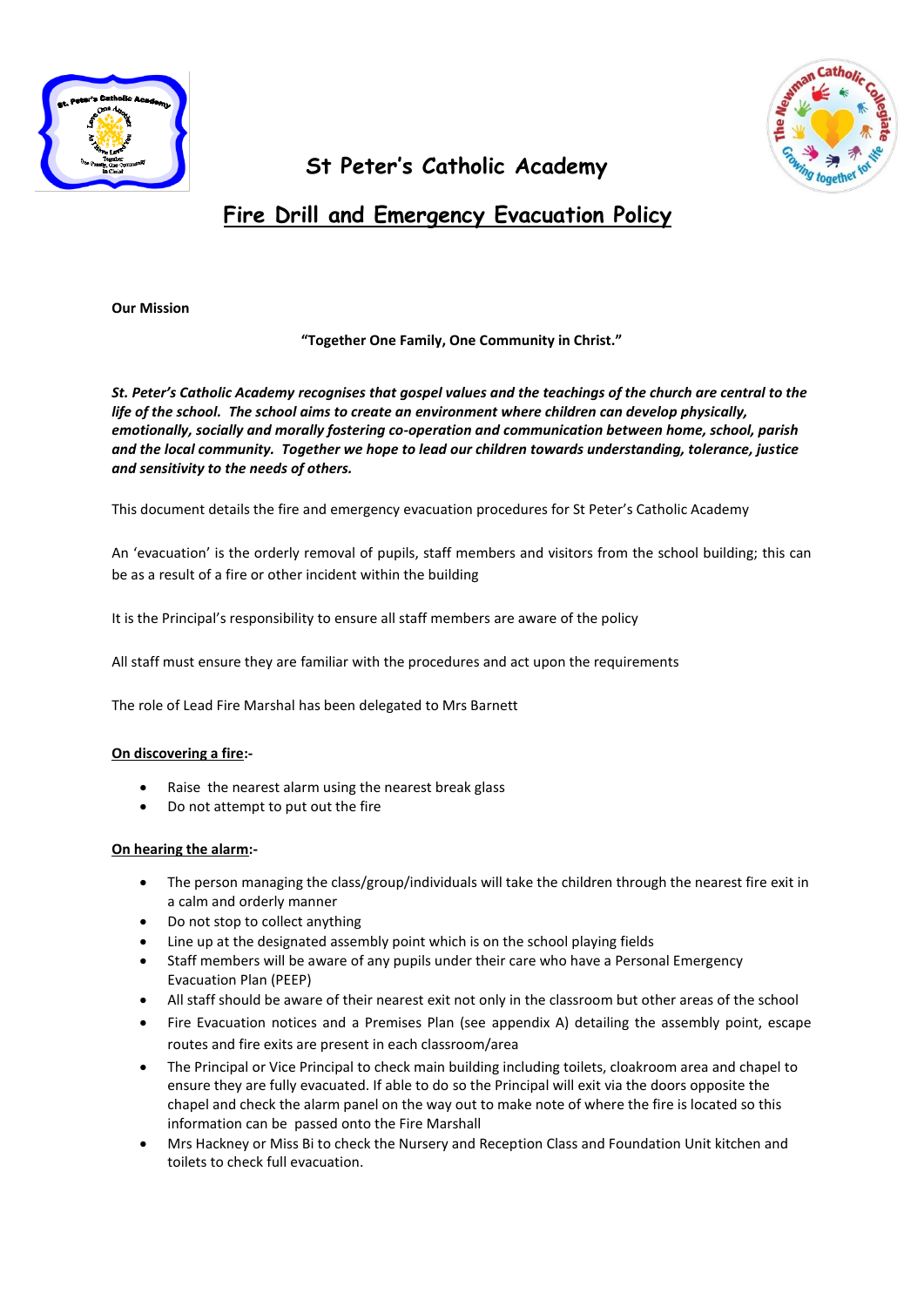- Mrs Barnett to check the administration block, staff toilets and hall to check full evacuation
- Mrs Barnett or Miss Caton to ensure they have a mobile phone and call the fire brigade
- Mrs Barnett or Miss Caton to take pupil registers to assembly points and give to class teachers
- Mrs Barnett or Miss Caton to take visitors signing in book and staff signing in book to assembly point and to check all visitors and staff are present at assembly points
- Mrs Sylvia Jones or Mrs Barnett to ensure that gate keys are removed from building and that gates are unlocked for fire service
- Teachers to call class register and report any missing pupils to the Principal or Fire Marshall.
- The Fire Marshall will liaise with the Fire Service once they arrive at school
- Under no circumstances will any staff member, pupil or visitor re-enter the building during the evacuation procedure, unless the 'all clear' is given by the Principal or emergency services

#### **Kitchen staff**

- Kitchen staff to evacuate to the designated assembly point on the school playing fields
- Cook in Charge to check that all kitchen staff have evacuated and are present at assembly point
- Kitchen staff not to return to building until authorised by member of Leadership team

#### **Visitors**

- Visitors must sign in upon arrival
- All visitors will be informed of the fire evacuation plan
- All visitors in the event of a fire, fire drill or any other emergency to evacuate the school building at the nearest fire exit and go to the assembly point on the school playing fields

#### **General Fire Precautions**

- The fire alarm to be tested weekly by the Site Manager and logged in the Fire Log Book
- All Fire Doors /Exits and Emergency Lighting to be checked monthly and recorded in the Fire Log Book.
- All Fire Fighting Equipment to be checked monthly and recorded in the Fire Log Book.
- Fire Drills to take place Termly and recorded in the Fire Log Book.
- An Evacuation Record Log to be completed after each drill or evacuation (see appendix B)
- Fire Risk Assessment to be completed annually
- This policy is reviewed annually and is located in the school office
- All staff to ensure good housekeeping at all times

#### **Use of Fire Extinguishers**

 The fire regulations and marshal's courses place some emphasis on fighting fires using extinguishers. They have been written for general workplaces rather than specifically for schools. In the event of a fire alarm in a school the primary responsibility of the class teacher in charge of the children must be their safe exit from the building

#### **Training**

- All staff to complete Fire Safety/Fire Marshalls online training "In the Line of Fire" on AF&T Fire Solutions
- Lisa Barnett has completed Fire Marshall training and L2 Fire Safety course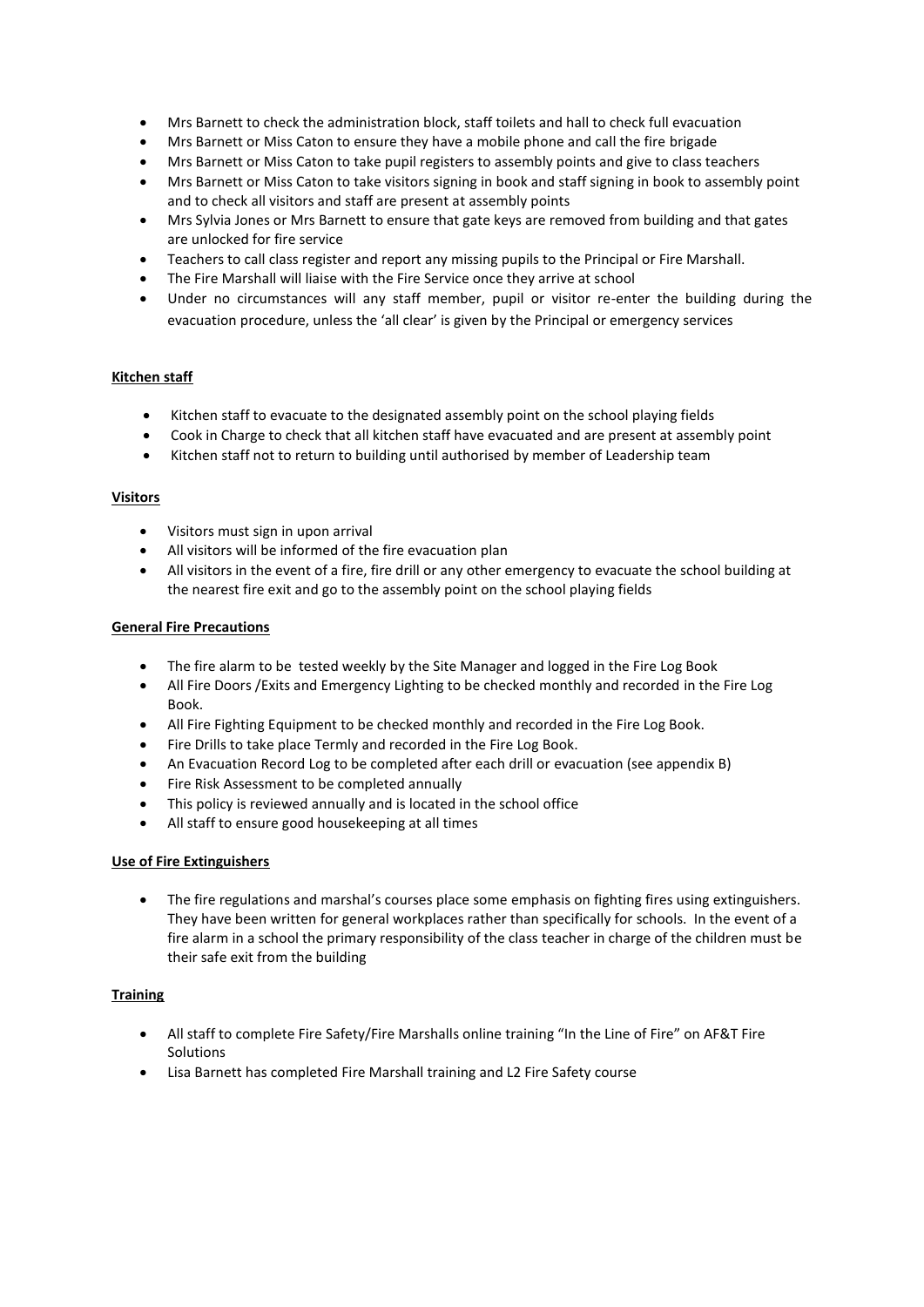This Policy written October 2018 To be reviewed October 2019

Chair of Academy Committee – Mr P Kelly

Signature\_\_\_\_\_\_\_\_\_\_\_\_\_\_\_\_\_\_\_\_\_\_\_\_

Date\_\_\_\_\_\_\_\_\_\_\_\_\_\_\_\_\_\_\_\_\_\_\_\_\_\_\_\_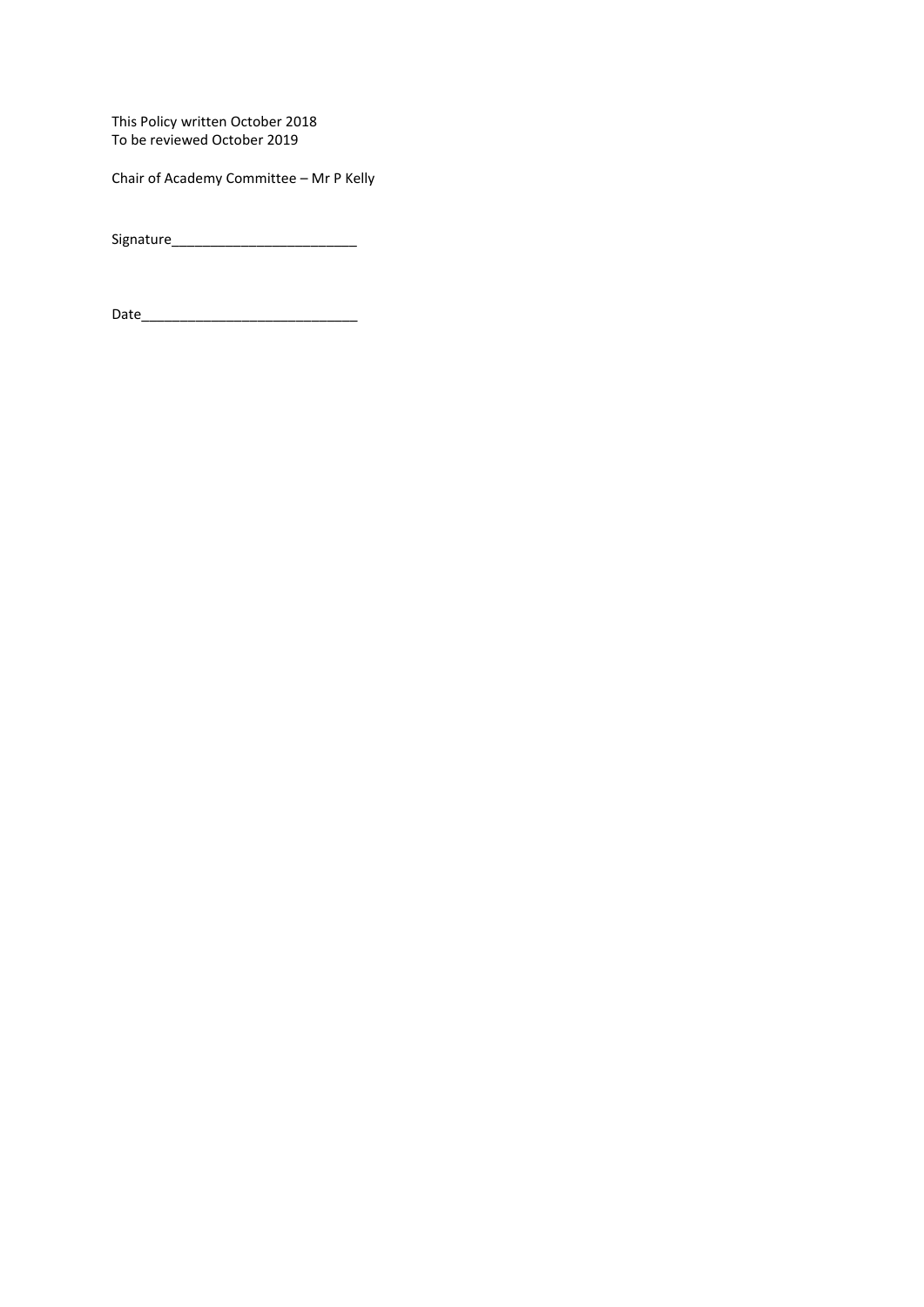### **Appendix A - Premsies Plan**